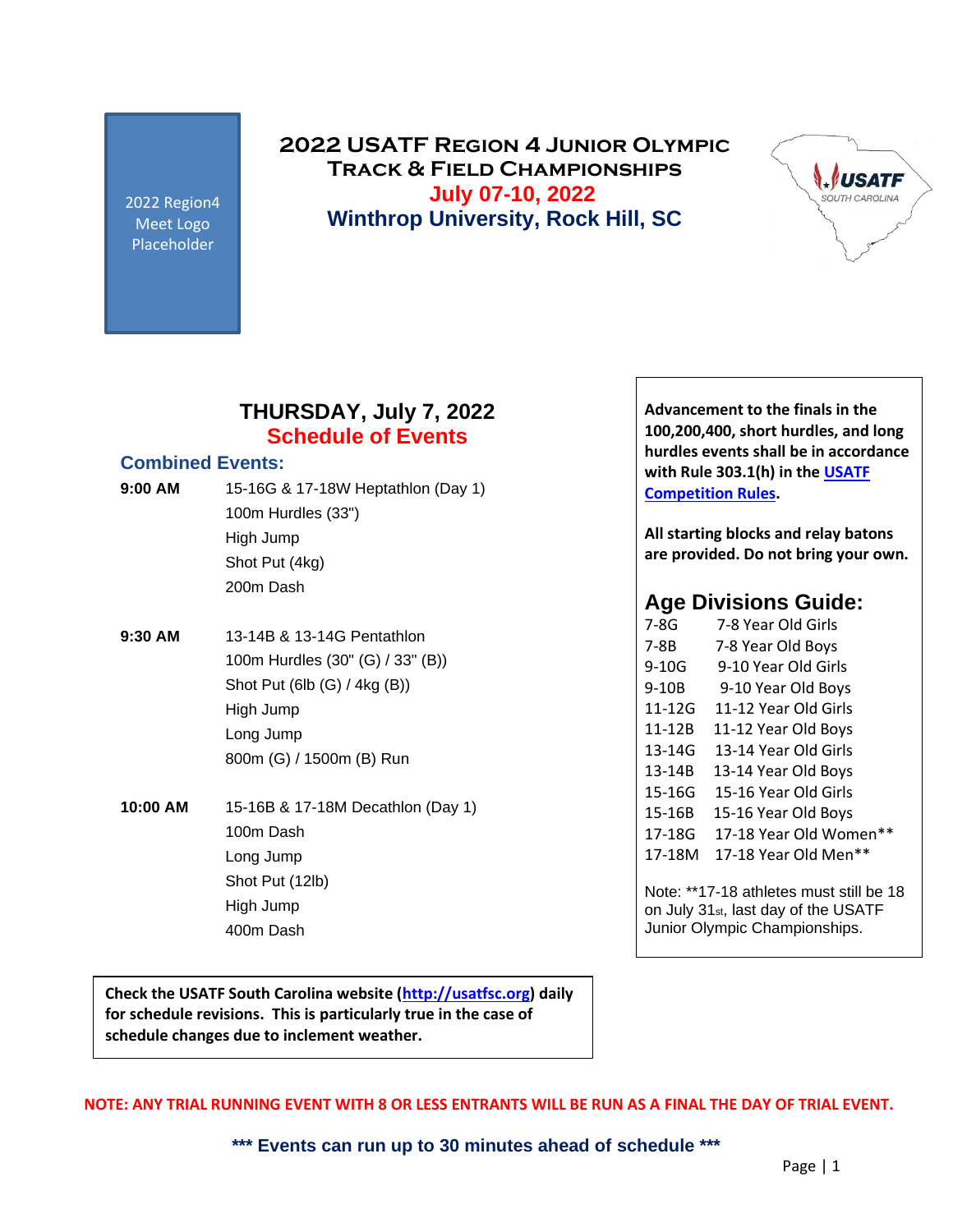## **Friday, July 08, 2022 Schedule of Events**

| <b>Combined Events:</b> |                            | <b>Track Events:</b> |                                        |
|-------------------------|----------------------------|----------------------|----------------------------------------|
| 9:00 AM                 | 15-16B & 17-18M Decathlon  | 10:00 AM             | 3000m Racewalk Finals                  |
|                         | 110m Hurdles (39")         |                      | 13-14G/B, 15-16G/B, 17-18W/M           |
|                         | Discus Throw (1.6kg)       |                      |                                        |
|                         | Pole Vault                 | 10:30 AM             | 1500m Racewalk Finals                  |
|                         | Javelin Throw (800g)       |                      | 9-10G/B, 11-12G/B                      |
|                         | 1500m Run                  |                      |                                        |
|                         |                            | 11:00 AM             | 2000m Steeplechase                     |
| $9:00$ AM               | 15-16G, 17-18W Heptathlon  |                      | 15-16G & 17-18W (30")                  |
|                         | Long Jump                  |                      | 15-16B & 17-18M (36")                  |
|                         | Javelin Throw (600g)       |                      |                                        |
|                         | 800m Run                   | 12:30 PM             | 200m Dash Qualifying<br>All Age Groups |
| 9:30 AM                 | 11-12G & 11-12B Pentathlon |                      |                                        |
|                         | 80m Hurdles (30")          | 4:00 PM              | 4x100m Relay Finals                    |
|                         | Shot Put (6lb)             |                      | All Age Groups                         |
|                         | High Jump                  |                      |                                        |
|                         | Long Jump                  | 5:00 PM              | 800m Run Finals                        |
|                         | 800m (G) / 1500m (B) Run   |                      | All Age Groups                         |
|                         |                            |                      |                                        |
|                         |                            | <b>Field Events:</b> |                                        |
| 11:00 AM                | 9-10GTriathlon             |                      |                                        |
|                         | Shot Put (6lb)             | <b>Shot Put</b>      |                                        |
|                         | High Jump                  | 2:30 PM              | 13-14B (4kg)                           |
|                         | 200m (G) / 400m (B) Dash   | $3:45$ PM            | 11-12B (6lb)                           |
|                         |                            | 5:00 PM              | 11-12G (6lb)                           |
| 11:45 PM                | 9-10B Triathlon            | 6:15 PM              | 13-14G (6lb)                           |
|                         | Shot Put (6lb)             |                      |                                        |
|                         | High Jump                  | <b>Hammer Throw</b>  |                                        |
|                         | 200m (G) / 400m (B) Dash   | 2:30 PM              | 15-16B (12lb)                          |
|                         |                            | 3:45 PM              | 17-18M (12lb)                          |
|                         |                            | 5:00 PM              | 15-16G (4kg)                           |
|                         |                            | 6:15 PM              | 17-18W (4kg)                           |
|                         |                            | <b>Javelin Throw</b> |                                        |
| <b>Field Events:</b>    |                            | 4:30 PM              | 8&UG (300g, Runway #1)                 |
| <b>Pole Vault</b>       |                            | 4:30 PM              | 8&UB (300g, Runway #2)                 |
| 3:00 PM                 | 13-14G                     | 5:45 PM              | 9-10G (300g, Runway #1)                |

### **NOTE: ANY TRIAL RUNNING EVENT WITH 8 OR LESS ENTRANTS WILL BE RUN AS A FINAL THE DAY OF TRIAL EVENT.**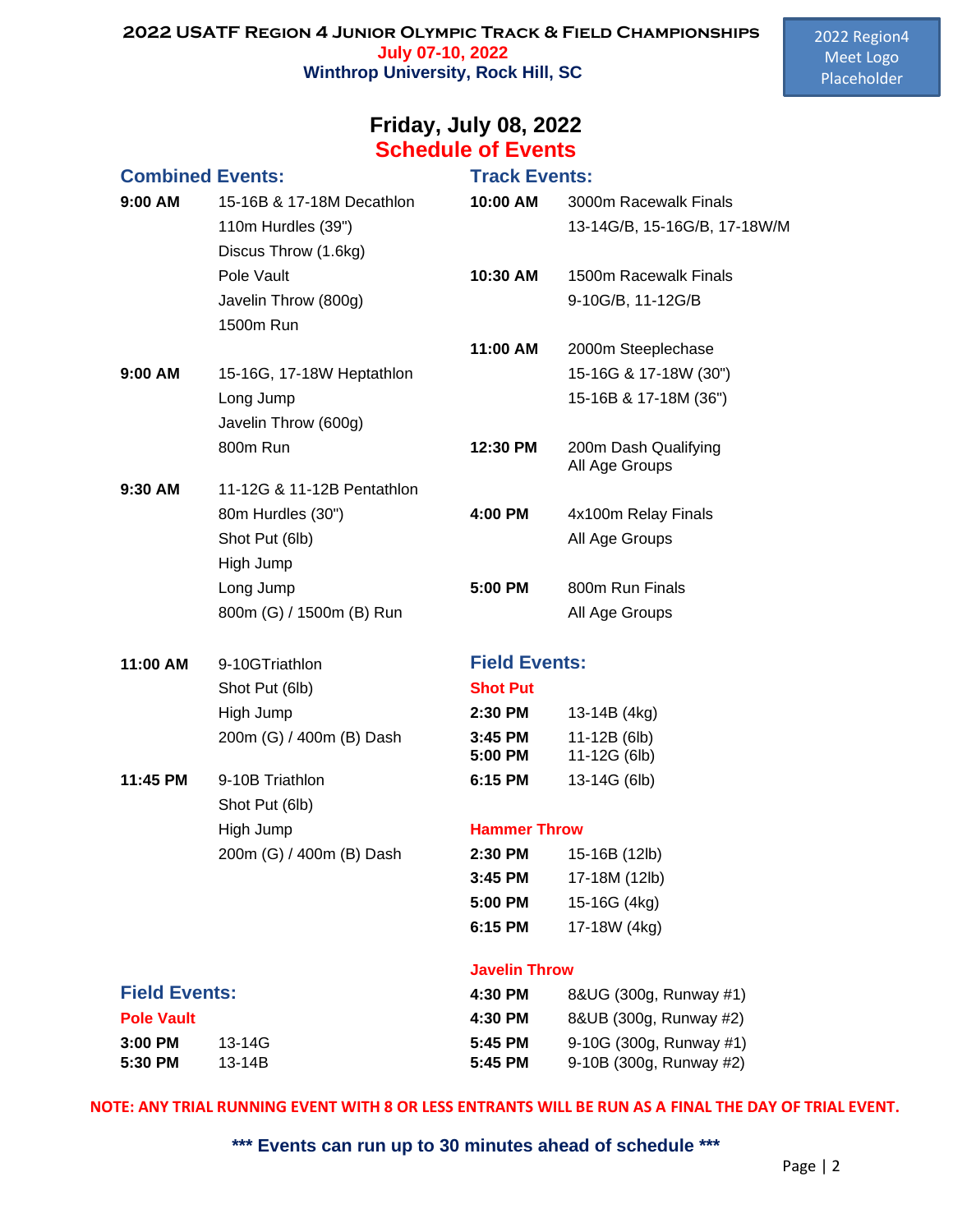## **Schedule of Events Track Events: Field Events: 8:00 AM** 3000m Run Finals **Long Jump** 11-12G/B, 13-14G/B, 15-16G/B, 17-18W/M **9:00 AM** 15-16B (Pit #1) **9:45 AM** Short Hurdle **10:30 AM** 9-10B (Pit #1) 110m (39") 15-16B (Q), 17-18M (Q) **12:00 PM** 13-14B (Pit #1) 100m (33") 13-14B (F), 15-16G (Q), 17-18W (Q) **1:30 PM** 17-18M (Pit #1) 100m (30") 13-14G (Q) **3:00 PM** 11-12B (Pit #1) 80m (30") 11-12G (F), 11-12B (F) **3:00 PM** 11-12G (Pit #2) **11:00 AM** 400m Dash Qualifying **Triple Jump All Age Groups 1:00 PM** 100m Dash Qualifying All Age Groups **Shot Put 2:30 PM** 4x800m Relay 11-12G/B, 13-14G/B, 15-16G/B, 17-18W/M **3:00 PM** Long Hurdle Qualifying 200m (30") 13-14G, 13-14B 400m (30") 15-16G, 17-18W **Discus Throw** 400m (36") 15-16B, 17-18M **Field Events: High Jump 9:00 AM** 17-18W (Mat #1) **9:00 AM** 11-12G (Mat #2) **Javelin Throw 11:00 AM** 17-18M (Mat #1) **11:00 AM** 11-12B (Mat #2) *(Q) : Qualifier (F) : Final*

### **Pole Vault**

| 10:00 AM | 15-16G |
|----------|--------|
| 1:00 PM  | 15-16B |

# **Saturday, July 09, 2022**

# **9:00 AM** 9-10G (Pit #2)

| 10:30 AM | 13-14G (Pit #2) |
|----------|-----------------|
| 12:00 PM | 15-16G (Pit #2) |
| 1:30 PM  | 17-18W (Pit #2) |

| $9:00$ AM | 17-18M (12lb) |
|-----------|---------------|
| 10:30 AM  | 15-16B (12lb) |
| 12:00 PM  | 8&UG (2kg)    |
| $1:30$ PM | 8&UB (2kg)    |

| $9:00$ AM | 15-16G (1kg) |
|-----------|--------------|
| 10:30 AM  | 17-18W (1kg) |
| 12:00 PM  | 11-12G (1kg) |
| 1:30 PM   | 11-12B (1kg) |

| 9:00 AM  | 13-14G (600g) |
|----------|---------------|
| 10:30 AM | 13-14B (600g) |
| 12:00 PM | 15-16G (600g) |
| 1:30 PM  | 17-18W (600g) |

**NOTE: ANY TRIAL RUNNING EVENT WITH 8 OR LESS ENTRANTS WILL BE RUN AS A FINAL THE DAY OF TRIAL EVENT.**